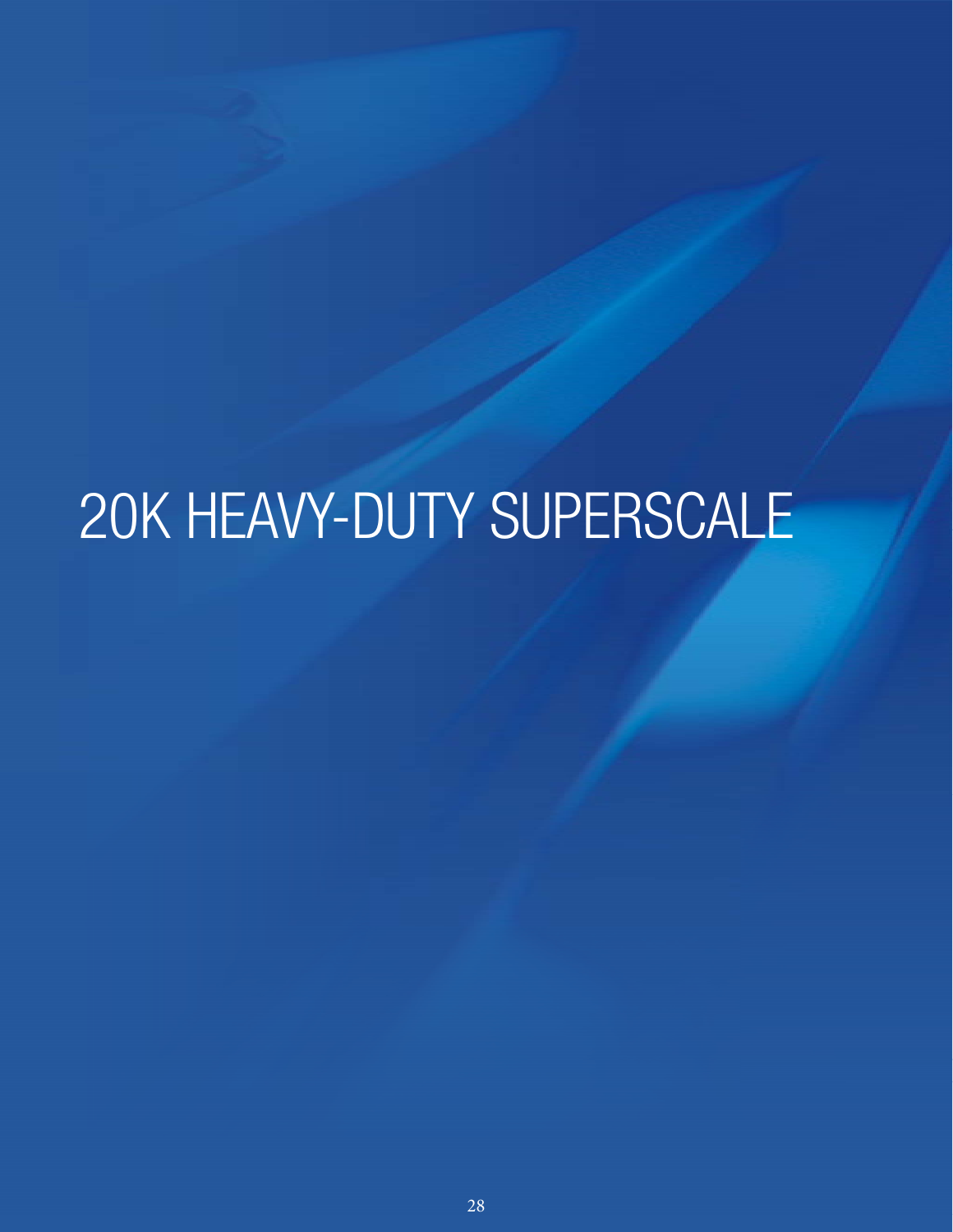

# 20K HEAVY-DUTY SUPERSCALE



#### SIZES AVAILABLE S

- 4' x 4' IN7620 20K Capacity Floor Scale •
- 5' x 5' IN7620 20K Capacity Floor Scale •
- 6' x 6' IN7620 20K Capacity Floor Scale •

# NTEP CERTIFIED

• COC# 18-066A1

# 1 (800) 230-0120 Contact@inscaleusa.com CAGE Code 07GT5

contact@inscaleusa.com

www.inscaleusa.com

Nationwide Dealer Network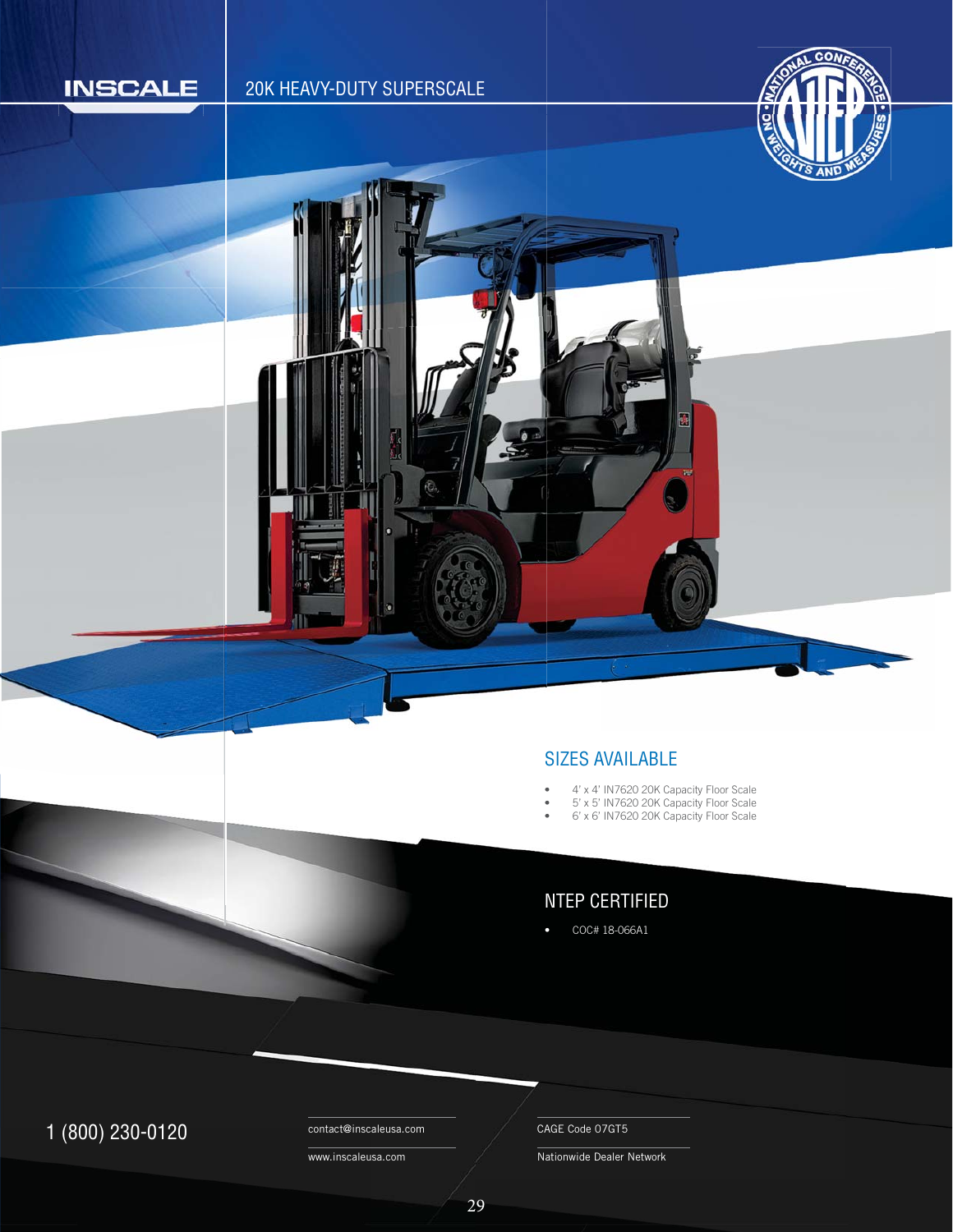

## MASSIVE CAPACITY. RUGGED DESIGN.

Rugged design for industrial weighing and counting applications, INSCALE's extra heavy-duty industrial scales are built for 20,000 lb capacities, with high strength deck plates, absorbs shock and end loads. With 200% overload protection, you can expect it to perform year in year out within the most rugged industrial surroundings.

IN7620 scales are processed, checked, calibrated and tested by US workers.



#### DIMENSIONS / CAPACITY

Platform Sizes

- 4' x 4' IN7620 20K Capacity Floor Scale
- $5' \times 5'$  IN7620 20K Capacity Floor Scale
- 6' x 6' IN7620 20K Capacity Floor Scale

3/8" plate, heavy formed channel understructure 6" height from floor to top of weighing surface

10KLE NTEP cells 20,000lbs Capacity



## NTEP CERTIFIED

• COC# 18-066A1

Legal-for-trade NTEP approved scales have been certified by The National Type Evaluation Progrem (NTEP) All of the NTEP Certified scales in this category have been approved as "Legal for Trade" by the National Conference on Weights and Measures. Different industries and states require different specs.

#### BUILT RIGHT. BUILT TO LAST.

We stand behind our products. INSCALE products come with a 3-Year Warranty from the date of original purchase on defects in material and workmanship for all INSCALE products properly installed by an authorized distributor under normal use and maintenance. We carry all standardized replacement parts for our bases.

contact@inscaleusa.com

www.inscaleusa.com

INDIANA SCALE COMPANY